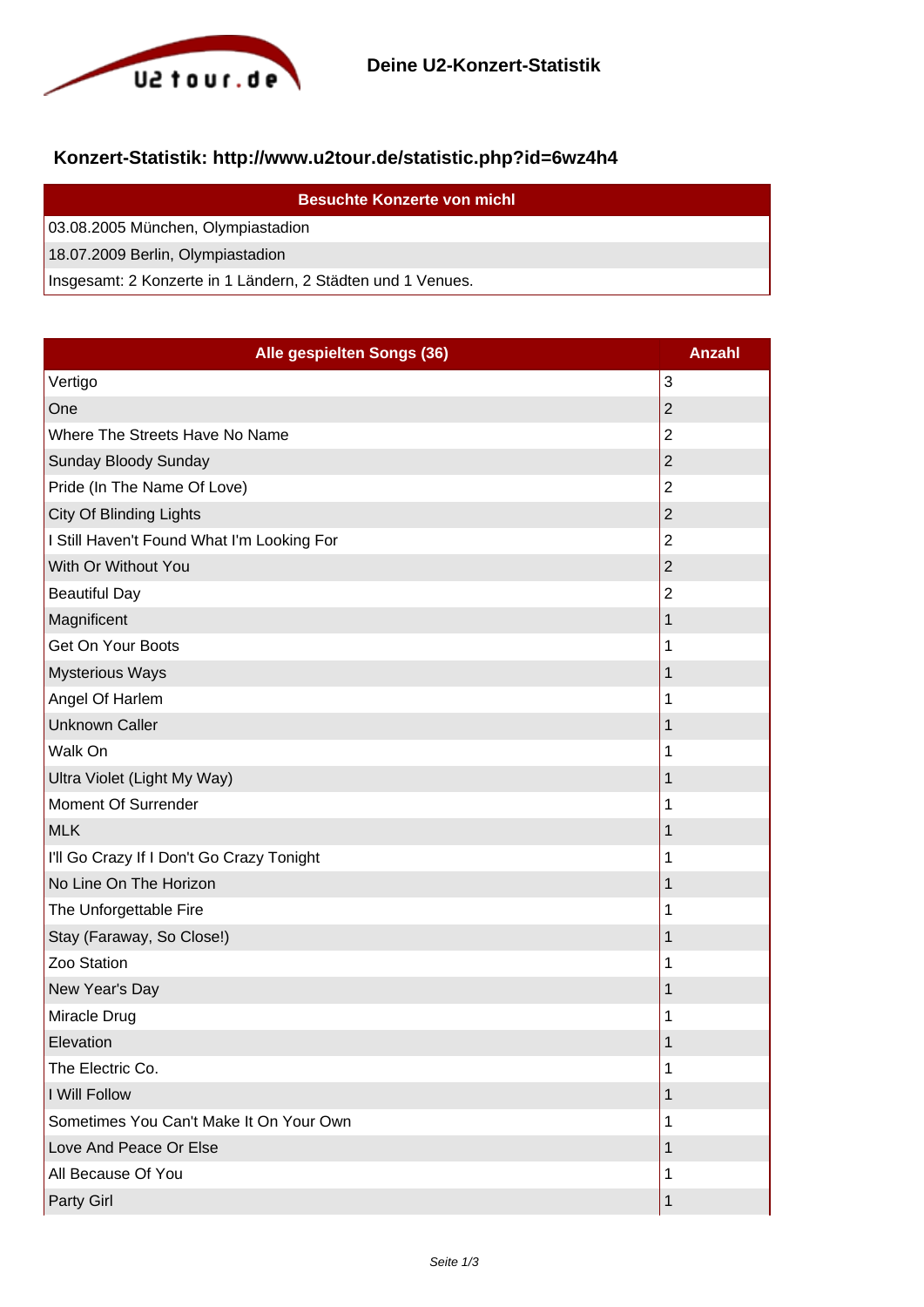

| The Fly                    |  |
|----------------------------|--|
| Miss Sarajevo              |  |
| <b>Bullet The Blue Sky</b> |  |
| Breathe                    |  |

| <b>Opening Songs (2)</b> | Anzahl |
|--------------------------|--------|
| Breathe                  |        |
| Vertigo                  |        |

| <b>Closing Songs (2)</b> | Anzahl |
|--------------------------|--------|
| Moment Of Surrender      |        |
| Vertigo                  |        |

| <b>Alben (11)</b>                 | Anzahl |
|-----------------------------------|--------|
| How To Dismantle An Atomic Bomb   | 19.57% |
| No Line On The Horizon            | 14.89% |
| The Joshua Tree                   | 14.58% |
| Achtung Baby                      | 12.24% |
| All That You Can't Leave Behind   | 8%     |
| The Unforgettable Fire            | 7.84%  |
| War                               | 5.77%  |
| Boy                               | 3.77%  |
| Rattle And Hum                    | 1.85%  |
| Zooropa                           | 1.82%  |
| Passengers Original Soundtracks 1 | 1.79%  |

| Vorgruppen (3) | Anzahl |
|----------------|--------|
| Snow Patrol    |        |
| Keane          |        |
| The Zutons     |        |

| Länder (1)  | Anzahl |
|-------------|--------|
| Deutschland | -      |

| Städte (2) | Anzahl |
|------------|--------|
| München    |        |